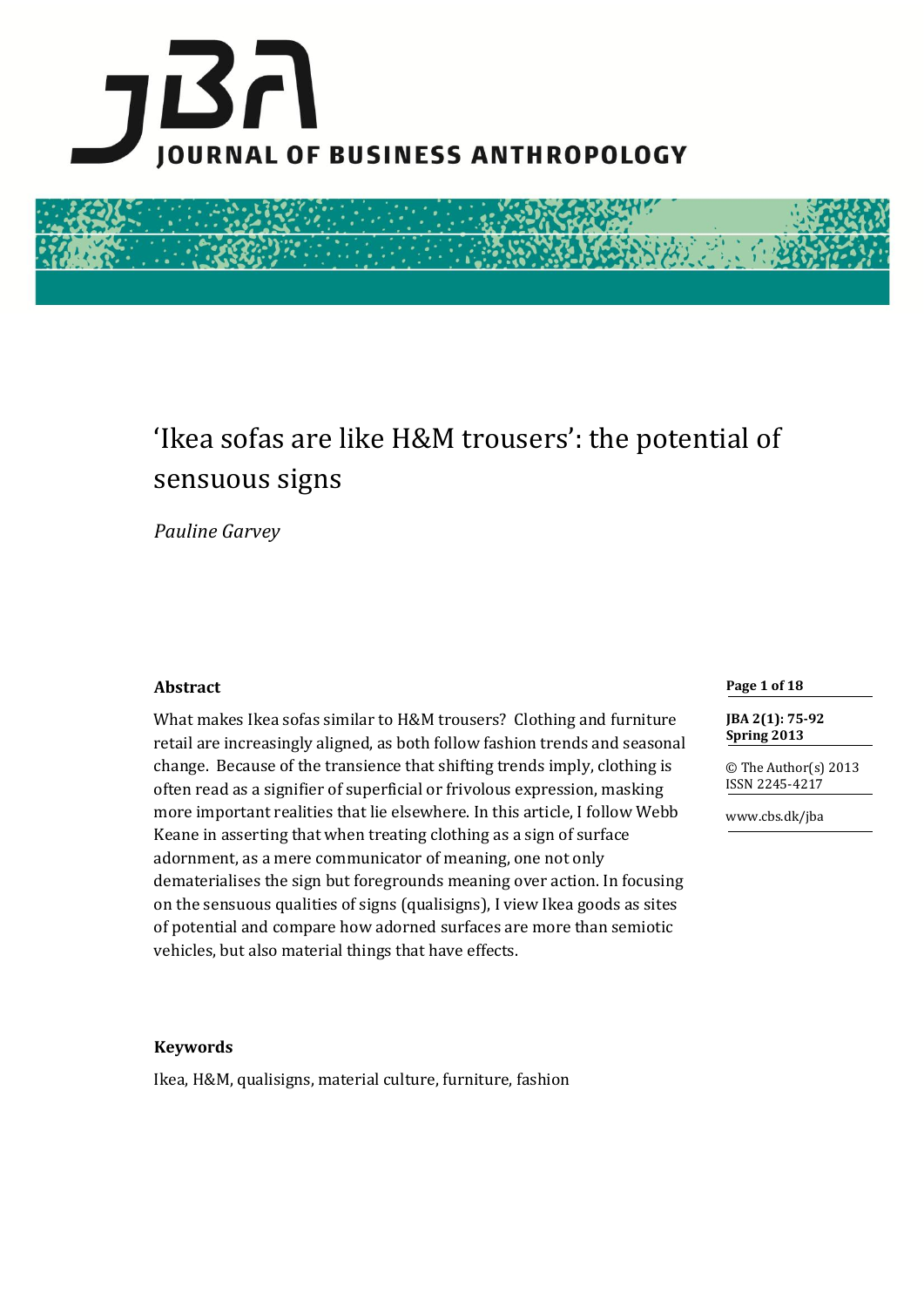#### **Introduction**

What makes Ikea sofas similar to H&M trousers? Alliances between clothing and furniture retail are increasingly evident on many Euro-American high streets, as clothing and furniture retailers exhibit a heightened acknowledgement of fashion trends and the promotion of seasonal change in their wares. Leslie and Reimer (2003) note that the boundaries between fashion and furniture are frequently blurred. Current fashion magazines (such as *Elle Home* magazine and the Swedish edition of *Elle* ) feature home furnishing, while high-street stores in metropolitan centres combine different kinds of products that ripple from body to home styling (H&M Home, Zara Home, Laura Ashley). Furniture retailers, meanwhile, market their wares with one eye on up-and-coming fashion trends. Magazines launched in the 1990s (such as *Wallpaper* and *Living*) promote home furnishings in addition to clothes and leisure features (ibid: 428).

Seasonal fashions now characterise furniture retail in ways that were unprecedented for much of the twentieth century, and 'lifestyle' or 'lifestyle-retailing' gives a name to this contemporary trend. Furthermore, Leslie and Reimer suggest that Ikea – the global furniture retailer – is a harbinger in this retail trend because it is explicitly lifestyleoriented and promotes a vision of furniture as disposable (see Reimer and Leslie 2003: 434; Wickman 1994). This acceleration of furniture production and consumption in keeping with seasonal fashions is relatively recent, however. For much of the twentieth century, furniture shopping was relatively infrequent (Attfield 2000, in Leslie and Reimer 2003: 430). Even by the turn of the millennium, Ikea's North American market research found that the average householder changed furniture only one and a half times over a lifetime (Coppola 2002, in Leslie and Reimer ibid.). In recent decades, however, this situation has intensified in Europe and North America with a dramatic increase in the turnover of the furniture trade, a shift Leslie and Reimer call the 'Ikea era' (ibid: 436). Ikea, therefore, is accorded particular prominence in marking this shift from longevity to comparative transience in line with the fashioning of furniture.

This article is concerned with cross-overs between furniture and fashion as they emerged in discussions with research respondents during my ethnographic fieldwork in Stockholm in 2008.<sup>1</sup> On many occasions it struck me as odd that individuals made direct comparisons between Ikea furniture and H&M clothing and described them as similar. H&M is a low-

 $1$  During that year I followed the furniture from the Ikea flagship store in Kungens Kurva in southern Stockholm and interviewed 48 householders in their homes. In addition, I visited key members of the Ikea management in service offices in Stockholm, Helsingborg and Älmhult, and conducted several follow-up interviews in 2010. I would like to acknowledge the Irish Research Council for the Humanities and Social Sciences and the Swedish Institute for funding this research.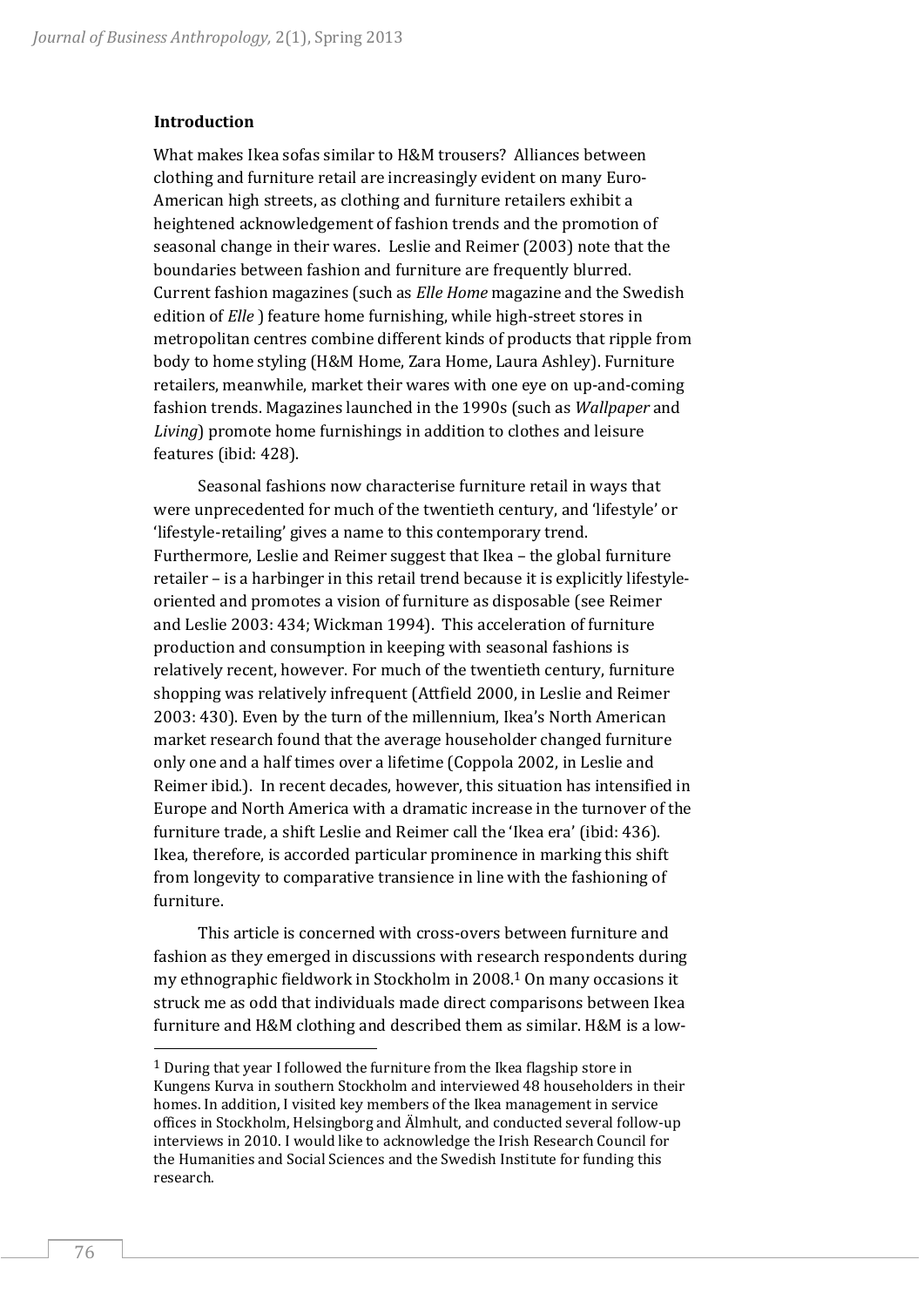cost provider of fashionable clothing for men, women and children, associated with inexpensive youthful wares than may be commonly recognised on the streets of Stockholm. It is seen as offering an affordable and generally reliable standard, albeit one that is lacking in exclusivity. Moreover, H&M is identifiably Swedish and has prospered during rapid economic prosperity in general in post-war Sweden. Both retailers are viewed by the bulk of my research participants as highly successful internationally, with a similar youthful consumer body attracted by its low-cost sales pitch, but fairly reliable trendy design.

My aim here is to consider those situations, practices or material qualities that must be foregrounded for Ikea goods and H&M clothing to be seen as 'the same'. Taking case studies of householders such as Anna, Juan, and Ursula, I firstly explore how my informants juxtaposed H&M fashion and Ikea retail before suggesting that the potential of 'light' goods holds specific interest for them. 'Lightness' is described as an attribute of many things, and is not fixed as a single essential quality. Similarly, lightness for my respondents implies a variety of affective qualities and material arrangements, but in these case-studies the value of freedom and mobility is particularly stressed. Secondly, I illustrate how colours, textures, and the glossiness of Ikea merchandise forge attachments, as well as distinctions, between individuals and households as well as within or among them. Lastly, I make the argument that research respondents' emphasis on mobility and the ephemeral does not merely denote shifts in fashion ranges but is employed to respond to a more relational sense of permanence. That is, Ikea merchandise lends itself to a realisation of one's own plans as being either long-term or brief. As such the inordinate emphasis on the planned obsolescence of furniture ranges masks additional ways in which householders do, or do not, use Ikea furniture to mark a sense of fixity in their own lives. In these examples Ikea goods are sites of potential.

## **Goods as Sites of Potential**

The approach that I here adopt stems from dual theoretical advances in consumption and material culture studies. The first acknowledges that domestic possessions are far from finished forms when produced or acquired. They evolve and change with affective routines and practices. Goods have physical, as much as social or economic, lives (Gregson, Metcalfe and Crewe 2009: 250). The second challenges the reading of consumer goods as semiotic vehicles of corporate brands to the neglect of their material properties. In these respects, I do not intend to consider the very different domains of clothing and domestic goods through an investigation of corporate strategy and branding; nor will I focus on the restructuring of the furniture and fashion industries. That has been done before (cf. Leslie and Reimer 2003 for an excellent account).

Commodities lend themselves to semiotic reading (Baudrillard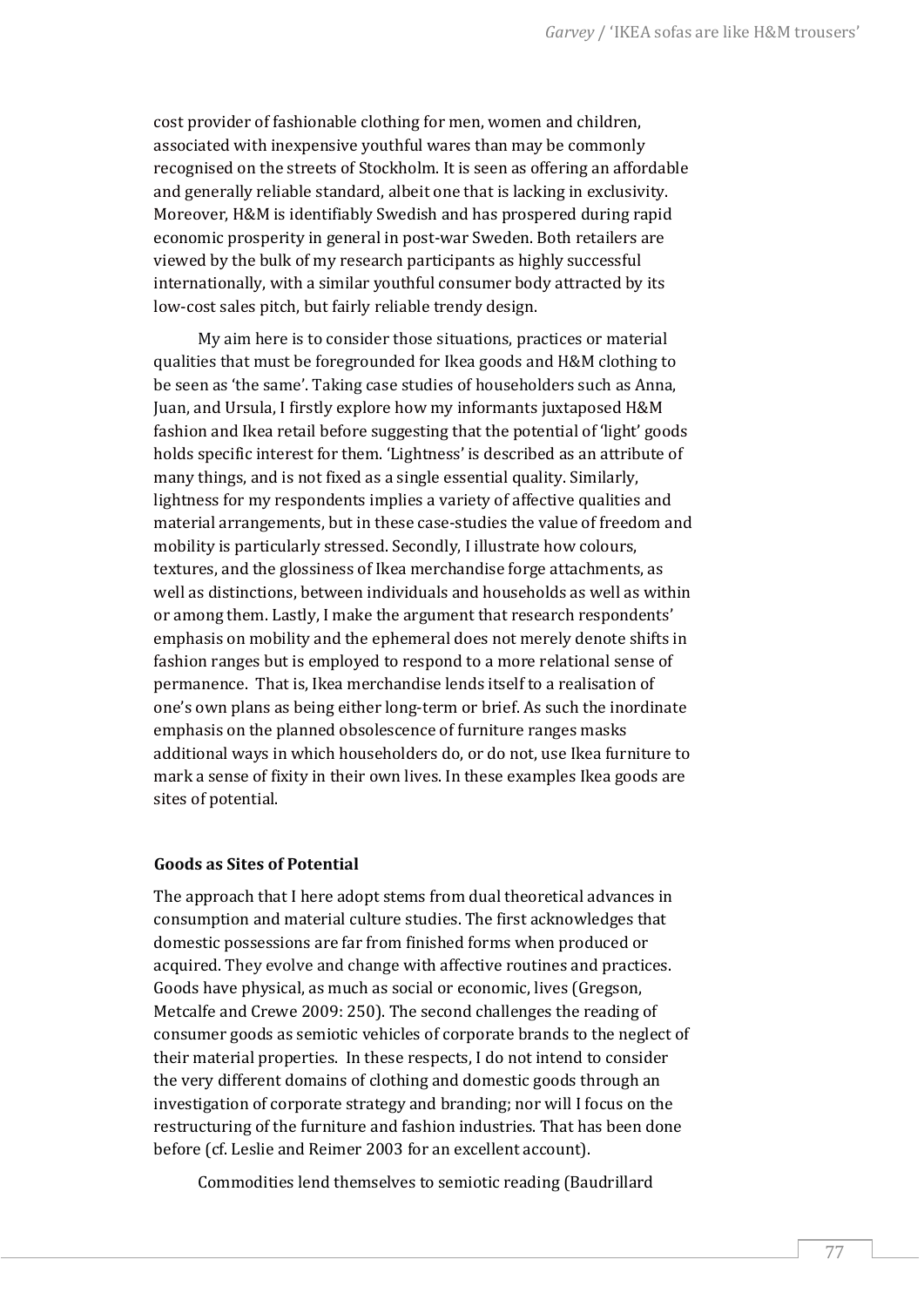1988). Items of dress, in particular, often transmute into visual shorthands of the consumer age, or become symbols of discrete constituencies, minorities or sub-cultures (Tarlo 2010). When labelled 'fashion', clothing in all its complexity and sensuousness can quickly distil into critiques of superficiality icons (cf. Miller 2010). Similarly, Ikea products are often described as semiotically charged, in that they encode essentially benign democratic messages which are apprehended by a somewhat passive consumer audience (Lindqvist 2009). But, in privileging the disembodied abstract sign, we remove bodily engagement from analytical sight, and thereby assume the role of 'flaneurs and tourists': '...we are not in the world, we are only looking or gazing at it' (Löfgren 1997:102–103, in Olsen 2003:97). Unsurprisingly, recent anthropological scholarship asks if we really should continue to neglect the brute materiality of these things that we literally carry on our backs, or the sensuous quality of domestic possessions that provide bodily comfort (Hansen 2004, Keane 2005, Küchler and Were 2005, Miller 2010, Miller and Woodward 2012, Turner 2007, Wigley 2001). Instead of asking 'what does clothing signify', we should posit, following Webb Keane (2005:6): 'what does it make possible?'

In a series of works, Keane (2003, 2005) has argued cogently that the point is not to discount signs, but to recognise their various material qualities as latent, and as harbouring a potential for mobilisation. The relationship between sign and object can be iconic (based on resemblance), indexical (based on a causal link), or symbolic (as in arbitrary social convention) (Keane 2003: 413), but Keane specifically critiques a level of abstraction entailed in the assumption that signs reference meaning that lies elsewhere. Apprehending clothing as a sign, he contends, involves the realisation that clothing imparts more than 'meaning'; it is active in processes of revelation and concealment – its very properties intervene in causal relationships (2005: 6). Neglecting the actual and diverse properties of any sign consequently entails discounting how specific qualities and material practices intercede in their interpretation. As an alternative, Keane asserts that the qualities of sensuous things operate as potential signs (qualisigns) depending on how those qualities are foregrounded. A qualisign, therefore, refers to a quality that operates as a sign, but these qualities are more sites of discovery and elaboration than the result of immutable fixed material properties. Signs in themselves 'assert nothing'; their semiotic potential must be activated or regimented, and one potential meaning may be realised while another is masked (Keane 2003: 418-9). As such signs are sites of unrealised potential, their specific values must be activated in line with the physical attributes on an on-going basis. Similarly, specific properties such as colour are 'bundled' in any object with others like form, and these can be variously privileged and mobilised or downplayed, ignored and neglected. Within consumer practice these material properties not only provide significant motivation in the purchase, consumption, use, affect and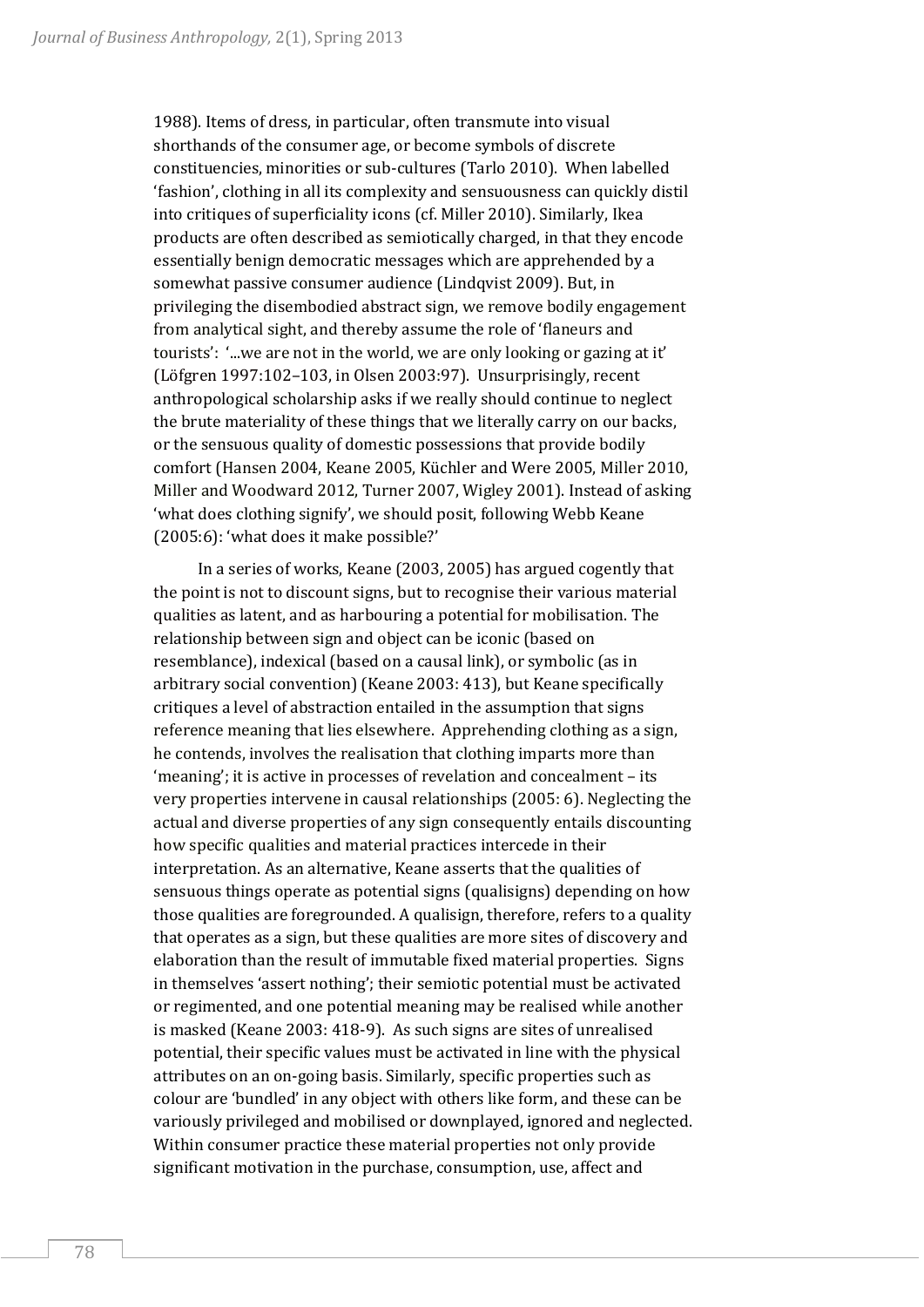disposal of goods; they are also central to their design, production and presentation.

For example, within Ikea stores furniture ranges could be read in semiotic terms as signifying specific styles that are broadly homologous with discrete constituencies of consumers. Showrooms can be distinguished by displaying one of four style groupings: Modern, Country, Scandinavian and Young Swede. These styles are reproduced in global Ikea stores, although managers in each outlet make some adjustments to cater for the preferences ('lifestyles') of local consumers. Varied material properties adhere to any single object, and so the style group to which a piece is attributed can alter depending on how these properties interact: the colour of wood, the glossiness of the fabrics, the coarseness of textiles, and the colours or contrasts employed. Specifically, each stylistic theme has a series of colours and textures linked to it, so that Modern, for example, is identified by a high gloss paint, bold contrasting colours on soft furnishings, and specific wood hues. Bright colours – such as green, blue, red, white, and black – also signify Modern, as do contrasting graphics and occasionally single dominant colours. But variations on Modern (Modern-White) also imply textures and more discrete qualities – such as a play of light on surfaces, a dominating white complemented by textures provided by plastic, metal, glass and natural fibres. Being able to distinguish a series of colours, textures, sheen and contrasts from basic forms allows Ikea managers to use the same basic item of furniture to fit a series of stylistic themes.<sup>2</sup>

Realizing potential is not within the capacity of the object alone. Designating furniture themes takes place within Ikea backstage offices as stylistic content is there ascribed to a series of qualities to do with colour and form. Behind each designation is a host of dedicated Ikea research, but certain material qualities (for example, glossiness or modular shape) also derive from a long history of international architectural and furniture design. Connections – either based on physical resemblance or on causal relations – must be forged and judged, and resemblances between things – such as a bright white Billy bookcase for the Young Swede, or dark woods for the Scandinavian style – are not automatic. Rather, they are based on a series of perceived similarities that make sense over time, and do change. Some shapes – like the Ektorp sofa range with its rounded arms – is immutably Country style, whereas others, like the Bestal storage units, can be adapted to either Modern or Scandinavian styles. As with the current emphasis on practice within consumption studies, this implies that the meaning of any product is not fixed, nor wholly authored by corporate policy. Rather, it is emergent.

<sup>2</sup> Personal communication, Per Lundgren, Ikea manager for interior decoration in Kungens Kurva, 2008.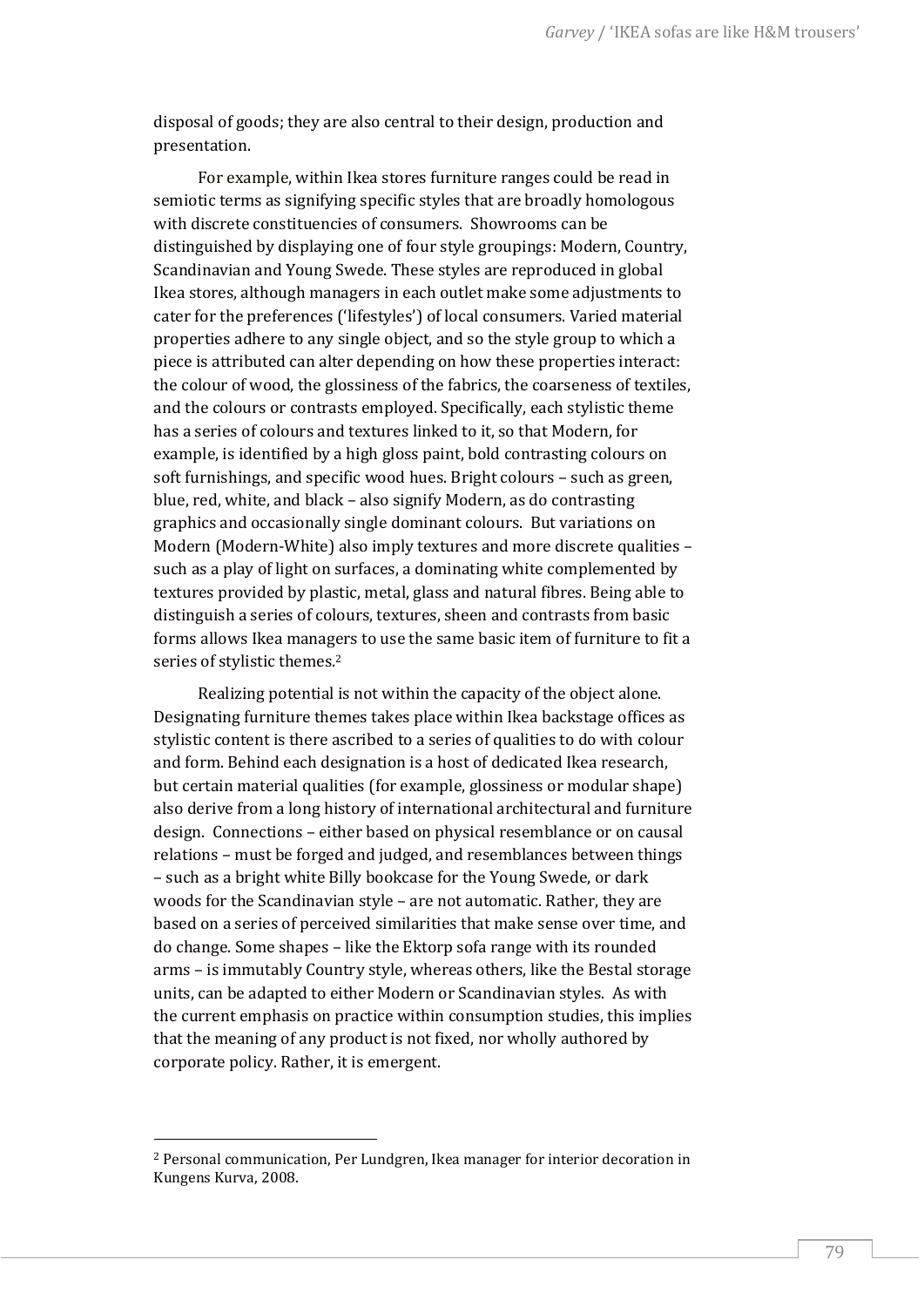#### **Anna**

Anna is an event organiser and mother-of-one in her twenties, and agreed to meet me when she heard that I was researching Ikea consumption. She has long black hair and wore it with a rather severe straight fringe that gave off the impression of a dramatic and fashion-savvy individual. On the evening we met she was dressed in a white top and black layered mini-skirt, which struck me as slightly unusual for late autumn in Sweden. Before I arrived, Anna and her husband had just bought a holiday cottage in Southern Sweden on the website Blocket. 'We haven't even visited the cabin', she told me 'which is crazy,' she laughed. Both of them work fulltime and have a toddler daughter, but they were, nevertheless, in clear command of an immaculate apartment, decorated in muted browns, off whites and beige. Anna even found time to bake a cake before my arrival.

As I gazed around the room Anna told me that virtually all the furniture in her home was from Ikea – 'We love Ikea, so bring it on!' She announced almost immediately on my arrival. Instantly recognisable was the children's activity area that occupied a corner of the living room: a little blackboard and chair, with a corresponding table with crayons and chalk stacked tidily in small bundles. As we chatted, she continually returned to fashion and clothing to make her point.

"Yeah, Ikea furniture is a statement like clothes, like everything absolutely. Today you use it like a pair of trousers; you change it all the time. Yeah, absolutely…they (Ikea) are very trendy. You can buy things that are cheap but still very trendy. Like H&M. Those two are the best brands, and cheapest. Young people when they get their first home, they go to Ikea … In the beginning everything is from Ikea. Then you get a bit bored of that. My parents go to [competitor] instead because they think it is more quality. Also you recognise things from Ikea, so it tends to be younger people [who shop there]. If you want to belong to another group of high…what do you call it…high income people you go somewhere else."

Anna claims to be one of Ikea's 'biggest fans'. When I asked her what she and her husband had purchased from the store, she gazed around the room for a short time, finally lifting up the mugs sitting on the coffee table in front of us: 'These are probably the only things not purchased in Ikea,' she said at last, 'And the mat in the kitchen'. She quickly followed this observation with the comment 'which is terrible, I know'. Even the art, she added, is 'quite good, they get artists to do their art'. Everything else – the colour schemes and furnishings, the storage units and the child activity corner – was composed, organized, advised and designed by a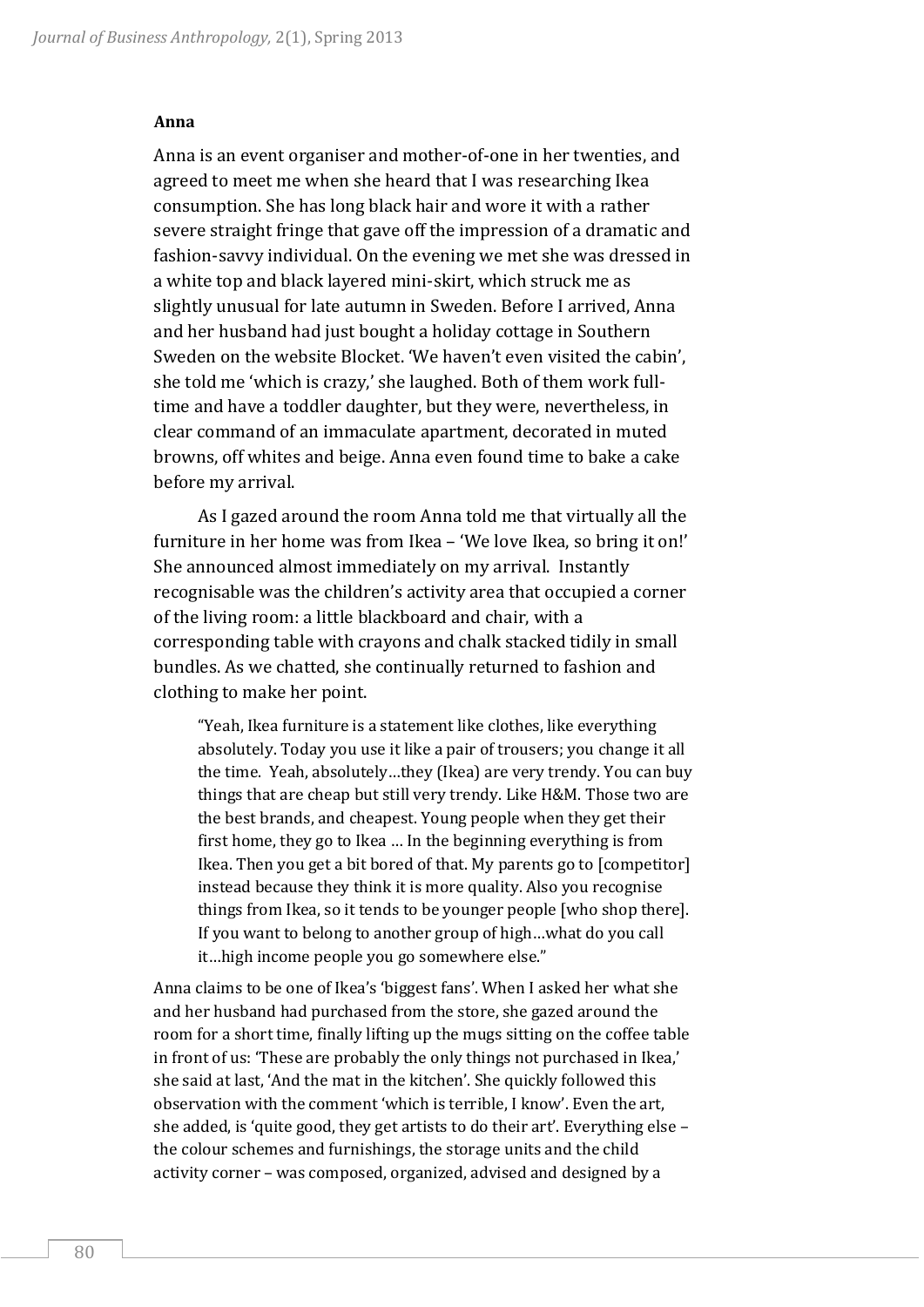professional designer, employed by Ikea whom they consulted at length. Anna is very happy with the result; the designer was 'brilliant', and everything in the room has been carefully matched. Because of this professional input, however, she herself is unclear about why the room is arranged quite as it is. For example, when I ask why the sofa is placed just a little distance from the wall, she tells me that it is for 'designery' reasons.

The professional assistance sourced in Ikea was sought when the couple purchased the apartment, and they followed the interior decorator's directions to the letter. Anna is unabashed in her enthusiasm for Ikea furnishings and proud of the corporation she tells me. Nevertheless, there is an awareness on her part that such avid adoption of Ikea wares without her own personal input could transgress my expectations of how one ought to decorate and inhabit one's home. At the time of fieldwork there was heavy emphasis on DIY and flea-markets among my research respondents who talked at length of homes that look effortlessly stylish, personal and even occasionally themed. It is perhaps for this reason that Anna describes as 'terrible' that she adopted the Ikea designer's suggestions wholesale. 'Why terrible' I ask? She responds: 'Because you shouldn't live the brand, you know'. Ikea merchandise might be directed to thrifty and youthful households but Anna is keenly aware of underlying commercial interests and compelling marketing techniques– 'they're good at it' she added laughing. In the allure of fashionable and accessible commodities, comes the caution not to lose oneself.

I had encountered this sentiment elsewhere. While the majority of my informants told me that, while having bought something from Ikea was ubiquitous and generally an endorsement of the brand, an excessive presence of Ikea merchandise might suggest encompassment by the brand, so that one's 'real' personality was obliterated or obfuscated. Indeed, and in stark defiance of the numerous interior magazines (*Elle Interiör* and *Shöna Hem*) that provide professional mandates on 'good taste', the most frequent answer given to my questions concerning 'bad taste' referred to immaculate homes executed by designers but lacking individual expression. The consequent negotiation over what constituted the optimum proportion of Ikea goods was not unlike those posed by deliberations in H&M. Both retailers are popular sources for everyday provisioning in Stockholm and their goods are easily identifiable as functional and fashionable wares. Both Ikea and H&M were described to me as typically 'Svensson', an idiom equivalent to 'the average Joe', and comparisons between both retailers are commonly made in national and international media.<sup>3</sup>

<sup>3</sup> For example, occasional broadsheet media stories cover how Ikea and H&M collaborate in corporate ventures. Swedish newspapers occasionally run stories about Ikea and H&M globally (e.g. '*Hennes & Mauritz satser i Japan. Ikea kommer*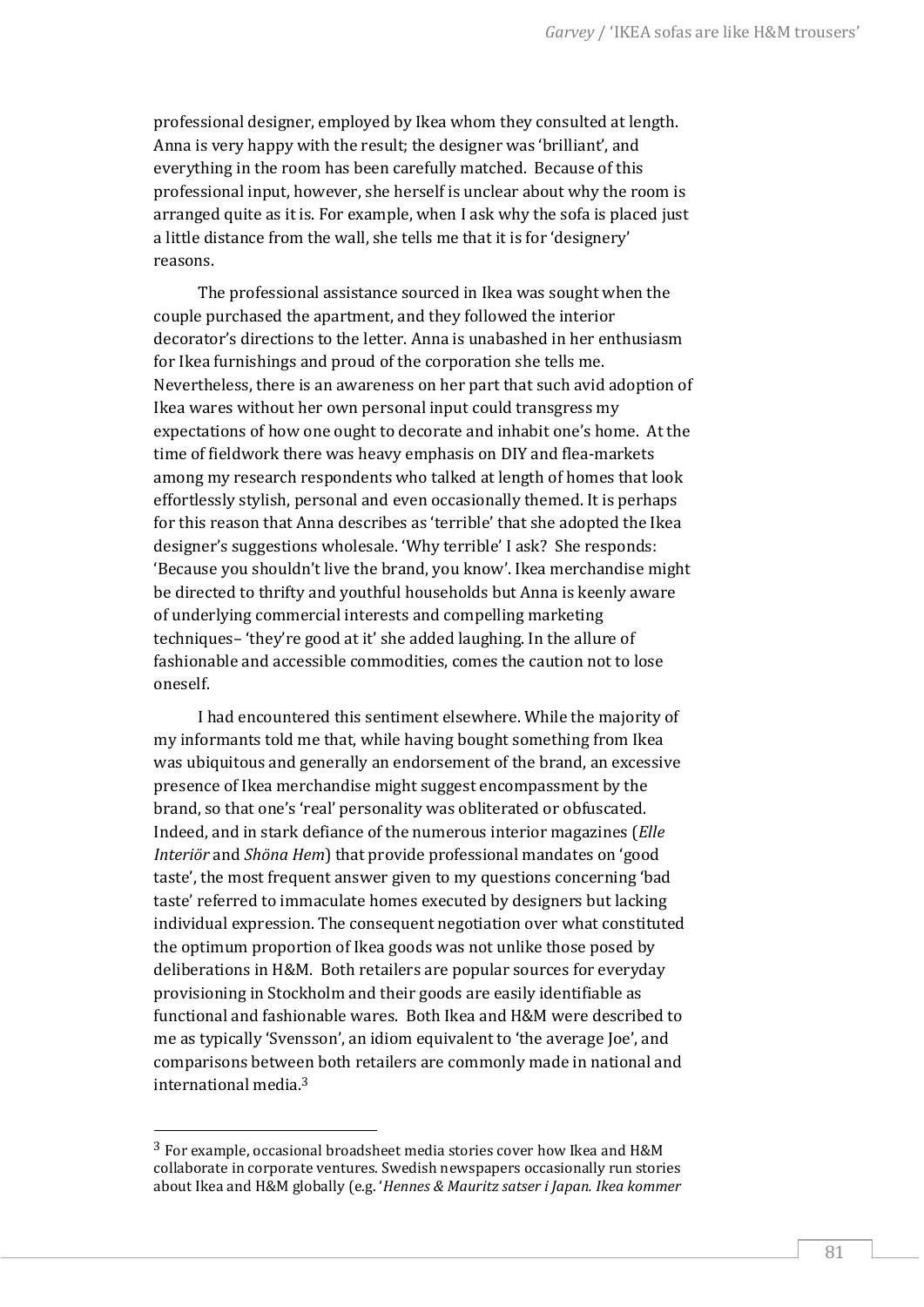But for Anna, Ikea furniture is appealing precisely because of its veneer surfaces and lack of weighty mass, which indexes thrift and youthfulness but also manifests future aspiration. During our conversation she points to the fundamental lightness of the Ikea particle board. She describes it as less 'material' than real wood, less valuable, less likely to stand the test of time. More easily acquired, more obviously designed than its competitors, but more likely to fall out of favour as her taste evolves. It can be lifted and carried, and easily changed. Sitting at her coffee table, she taps it tellingly. She lifts it with her index finger to illustrate to me that it lacks density. It looks good, she reiterates, but there is no real wood inside. In fact, particle board can be quite heavy I later discover, but nonetheless for Anna Ikea merchandise lacks a certain solidity that real wood carries. 'Cheap stuff you know, everything from Ikea is very light. No weight'.

If particle board indexes weightlessness for Anna, it does so because its surfaces can be easily changed, cleaned and adapted to fit her purpose. She can purchase new cushion and sofa covers from the store or from spin-off concerns. One company called Bemz specializes in making striking, unusual, or designer covers for Ikea sofas. These covers are not necessarily thrifty and can cost more than the actual sofa, but they have been highly successful in Stockholm. On the Bemz website one can read about the CEO, a Canadian woman, Lesley Pennington: '…having bought into the idea of a swedish [sic] lifestyle, of course she went to IKEA to find fundamental pieces for her new home'. The website continues that she then realized the potential of Ikea sofas to be dressed in unique styles.

For Anna, implied ephemerality not only refers to the obsolescence of a particular product range, but also just as much to the transience in her life. She refers to her living room furnishings as holding-spaces for future action. The chair I was seated on was a stop-gap, she told me, until she could afford the one she really wanted. And while there was no immediate intention to purchase this other item, the Ikea stand-in marked a transitional space in the living room. It didn't have to actually change, or at least not at any time soon. Anna foregrounds this transitional quality as 'light - no weight' to designate a social and material property made manifest in particle board. Her chair marked the

*med tipsene*'. *Dagens Nyheter*, 15 April, 2007; '*Jubel på H&M och Ikea efter unik dom i Delhi*'.*Dagens PS,*28 November, 2011). Equally, on the web one might read of comparisons between both companies. For example: 'The idea of providing such garments for the average woman fitted in well with the egalitarian mood of post– war Sweden', noted *Financial Times* writer, Nicholas George, who wrote that the Scandinavian country's thriving economy helped make it rise quickly to the list of the world's most affluent nations. 'It is often said that if Per–Albin Hansson, the legendary Social Democratic leader, created Sweden's "people's home" with welfare and security, Ingvar Kamprad, founder of Ikea, furnished it and Erling Persson [founder of H&M] clothed it.'

[http://www.notablebiographies.com/newsmakers2/2004-Ko-Pr/Persson-](http://www.notablebiographies.com/newsmakers2/2004-Ko-Pr/Persson-Stefan.html)[Stefan.html](http://www.notablebiographies.com/newsmakers2/2004-Ko-Pr/Persson-Stefan.html)

<u>.</u>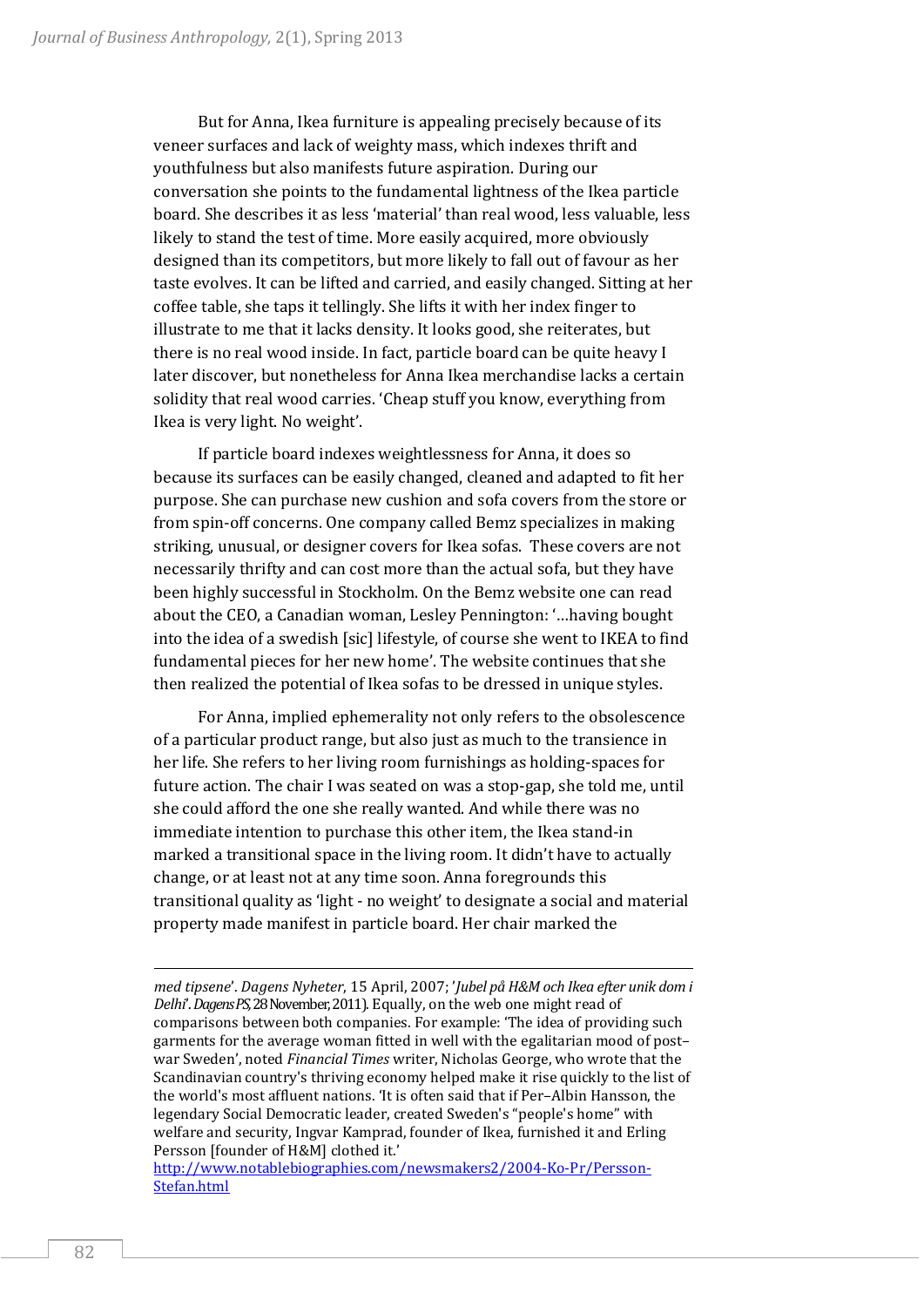possibility of change.

### **Juan and Ursula**

Juan and Ursula were 45 and 37 years old respectively when we met. The couple approached me in Ikea one sunny day as I was distributing leaflets, and we arranged to talk at their home later that week. Juan is from Venezuela originally, although he has lived many years in the United States and Europe, moving between California, Paris and Sweden while cohabiting with his Swedish wife, Ursula and their six-year old daughter, Åsa. Juan worked as the European manger for a French company in one of Stockholm's suburbs, a position that contributed to the family's recent relocations. Ursula worked as a head waitress in a restaurant in the city. When we met they were based in a charming nineteenth century apartment block in central Stockholm, with high ceilings and striking stained glass windows. The apartment was one of two on their floor and serviced by an old lift with a cage door that pulled across the entrance, but was slightly small for their needs. When I arrived Juan was hovering on the landing, sharing various medicines with a neighbour. He complained at length about the difficulty of buying medicines over the counter in Sweden and about how he had to rely on his frequent trips abroad to stock up on packets of pain relievers. As we talked, the possibility of a further relocation was mentioned several times. Moreover, the impression of mobility was enhanced by Juan and Ursula pointedly speaking English to me on each occasion we met, and by Juan's insistence that he had no interest in learning Swedish: 'There's no need; everyone speaks English', he said.

Juan and Ursula clearly rely on Ikea merchandise as part of a mobile lifestyle, but also view their visits to the store in social terms. The couple visits the Ikea store in Kungens Kurva approximately every six weeks and views them as a social occasion. Juan also eats in an Ikea outlet near his work with colleagues, while the couple might spend several hours on a visit. In the past they have struck up acquaintances in the store, and in Paris one of their closest friendships was made when Juan starting chatting to a Spaniard wearing a Barcelona University top. In addition to their lively interaction with other people in the store, Juan pays close attention to the goods on sale: 'I like to start at the top and work my way down through every showroom to make sure I don't miss anything'. On the first occasion we met they had driven from the city 'on a mission' to purchase scented candles, which Ursula confesses she won't buy anywhere else.

The couple has moved several times over the past decade. They first cohabited in California and later moved to Paris where they settled for two years. After that they transferred to Stockholm where they had already relocated once since their arrival. In all their previously shared homes, they had relied exclusively on Ikea merchandise to furnish their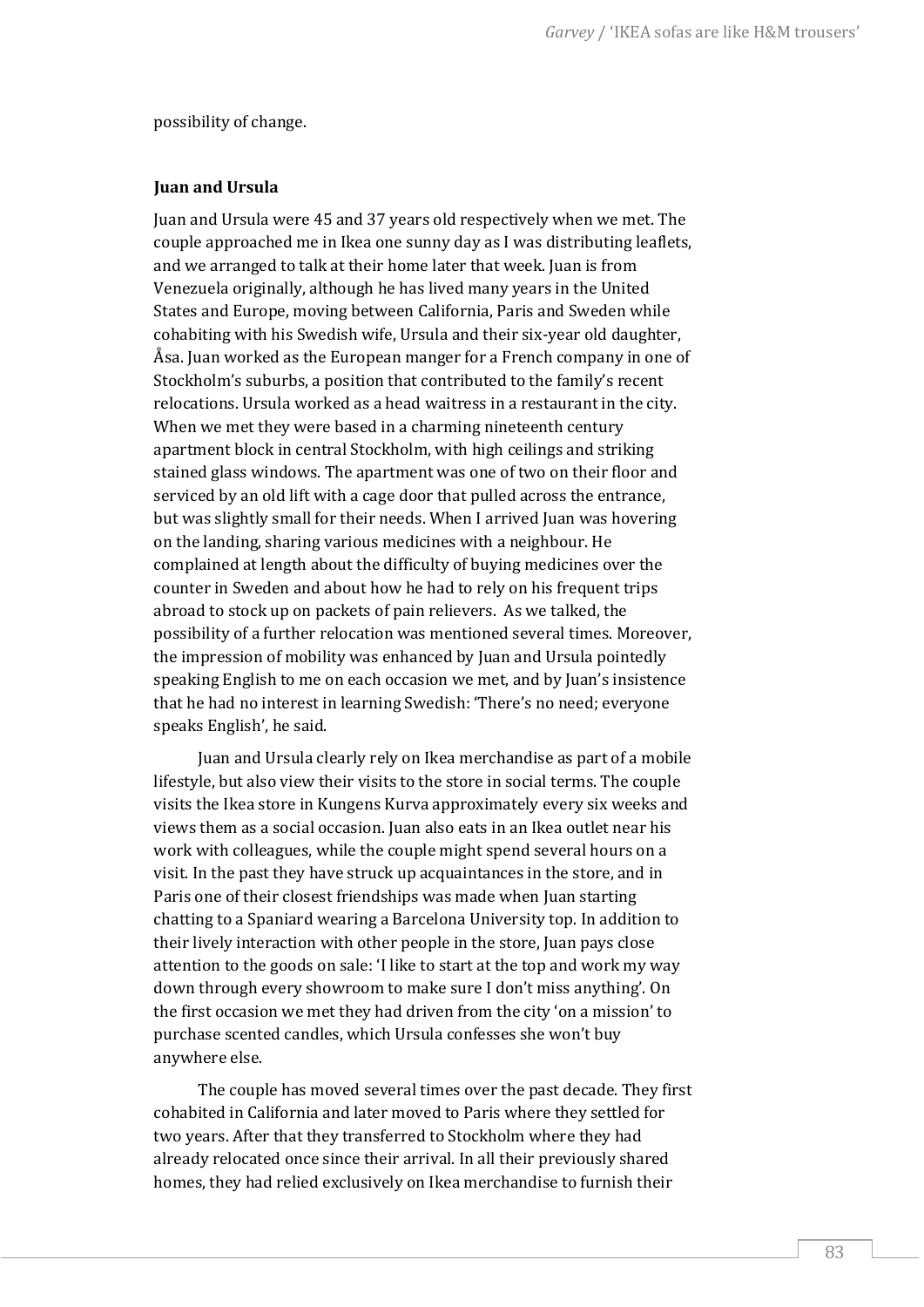homes, opting for a 'Scandinavian look'. This aesthetic was particularly marked in the US where Ursula's friends commented on the Swedish style, devoid of heavy furniture and rustic themes that were more in keeping with her American peers. In their present apartment, Ursula said:

"Pretty much the same in all three houses. This sofa, we bought the same one in all three homes. The dressers in the bedroom, those are the third group in the same style. I like it that way. Otherwise I'd buy something else. Yeah, I think we buy the same thing. I follow Ikea pretty much everywhere I go. In Paris and in California the Scandinavian style is cleaner, it looked more like I felt. The modern style in Paris is very close to the Scandinavian style – naked, simple – but it looks more expensive somehow… With Ikea you can have a Scandinavian look, because the designers are Scandinavian. It looked… more how I felt. I don't like that heavy look, heavy tables."

For Juan shopping in Ikea is a leisure and social activity, but for Ursula the desire to taste and feel something identifiably Swedish became more pronounced when she gave birth to Åsa.

"When we lived in California, you have no idea how hard it was to be a European in America, especially in California, and when I went to Ikea it was like I was coming home. Åsa was one year old when we were there and I would drive quite a long way to get to Ikea just to get those cookies. Because I wanted her to have those cookies…"

Providing Åsa with Swedish food was part of a broader theme for Ursula in which she discussed Ikea merchandise in terms of feelings of homesickness being ameliorated through tastes of home, especially in the socialization of her daughter. At the same time, the satisfaction she felt not only accrued through eating specific food, but by acquiring a 'light', simple aesthetic that looked Scandinavian, one that was characterized by clean surfaces and blond woods. As we talk, she uses the term 'clean', but acknowledges that in Swedish she would say 'naked' or 'simple' (*naken, lite enklare*). The uncluttered aesthetic of clear bright surfaces is fundamentally Swedish, she tells me. Unlike the retailer's exhortation to constantly change styles, this family has replicated its preferred look in three homes in three countries over five years.

"You don't ship Ikea stuff, but this is insane. As I said to my mum, I've bought Ikea stuff for three homes in five years. It's crazy and it's really bad, and if you put that money together you can buy something you really like. With the same money you could have bought really nice stuff. We bought the same futon in each of the homes. The dressers in the bedroom – that is the third lot in three homes. But I like that. I keep replacing it. We buy the same things. I don't know why."

Scandinavian design of the mid-twentieth century traditionally railed against elaborate ornament, and the style whence it originated –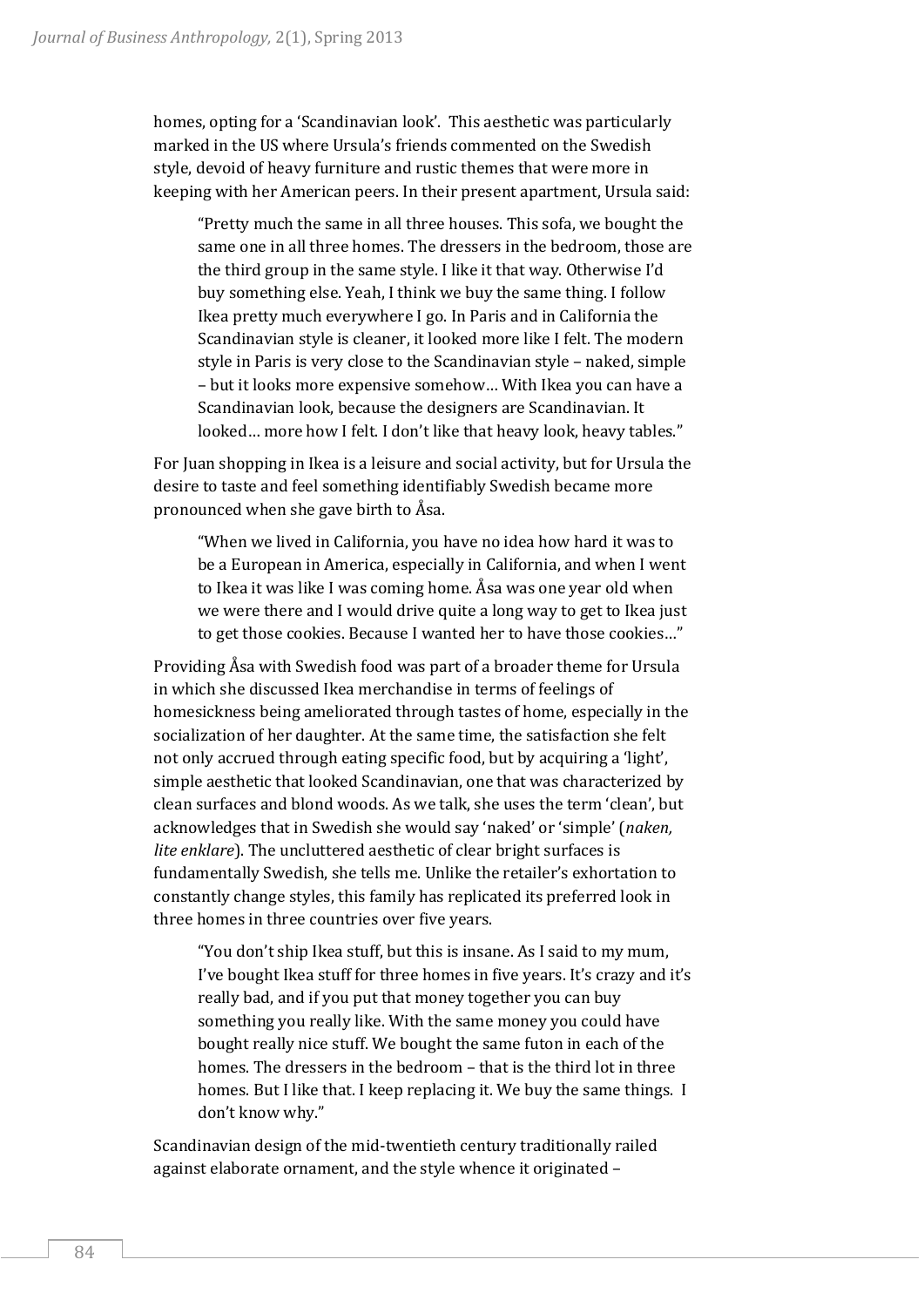modernism – remains the primary inspiration behind current Ikea design.<sup>4</sup> Modernist design was built on a perceived convergence of surface ornamentation and social pretense, and the mission of many of its proponents was to provide clear, unencumbered surfaces and 'honest' architecture (Widenheim 2002). In the Nordic countries, the extremes of modernism were largely avoided through the adoption of natural woods and less angular furniture forms. And while this style is constantly evolving in line with adaptations by Ikea designers, there is still a pronounced espousal of clear surfaces and good storage as beneficial to domestic harmony and efficiency. In 2008, in-store Ikea posters proclaimed that personal possessions require good storage.

In California, France, and to a degree in Sweden, the pared-down look of Ikea Modern or Scandinavian style was a manifestation of the Swedish aesthetic for Ursula, and one that is demonstrated in clear, glossy surfaces by professional couples such as herself. Additionally, Ursula is familiar with Ikea's reputation for reliability and thrift over long-term quality, and opts for this when making multiple purchases of the same items over several years. However, clothing becomes a dominant metaphor when we discuss their situation in Stockholm.

"When you live in Sweden you have to understand pretty much everyone wears the same thing and has their apartment in the same way. You go out and ten other people have the same jeans because they shop in H&M...wearing the same blouse. In every household you'll find something. That's the way it is me for who grew up here. Now it is Canadian goose jackets, and almost everyone is investing in a jacket like that. In the US there is more choice, and you don't see the same things. My parents are like that, traveling to the same places. Swedes go to Thailand, and suddenly everyone has to go to the same place – like the French go to Morocco, I guess. Younger people are better now, but still Ikea is safe. If you buy a sofa from Ikea, it is still acceptable."

Transience is more a juncture than a permanent state, and it is at such junctures, I was told, that individuals visit Ikea more. Juan and Ursula are not particularly young and do not fit the stereotype of 'typical Ikea consumers' to which many respondents referred. Their aesthetic preferences have not altered through a series of relocations, but they also recognise that their constant reliance on Ikea to fill the gaps requires more subtle management. On the couple's return to Stockholm, they replicated the same choices as in France and the United States, but are considering a further move within the city and express their doubts as to whether they will rely on Ikea entirely for the next move.

Comparisons between H&M and Ikea go further than merely

<sup>4</sup> Personal communication, Range Strategist Lea Kumpulainen, Ikea Älmhult Offices, Sweden.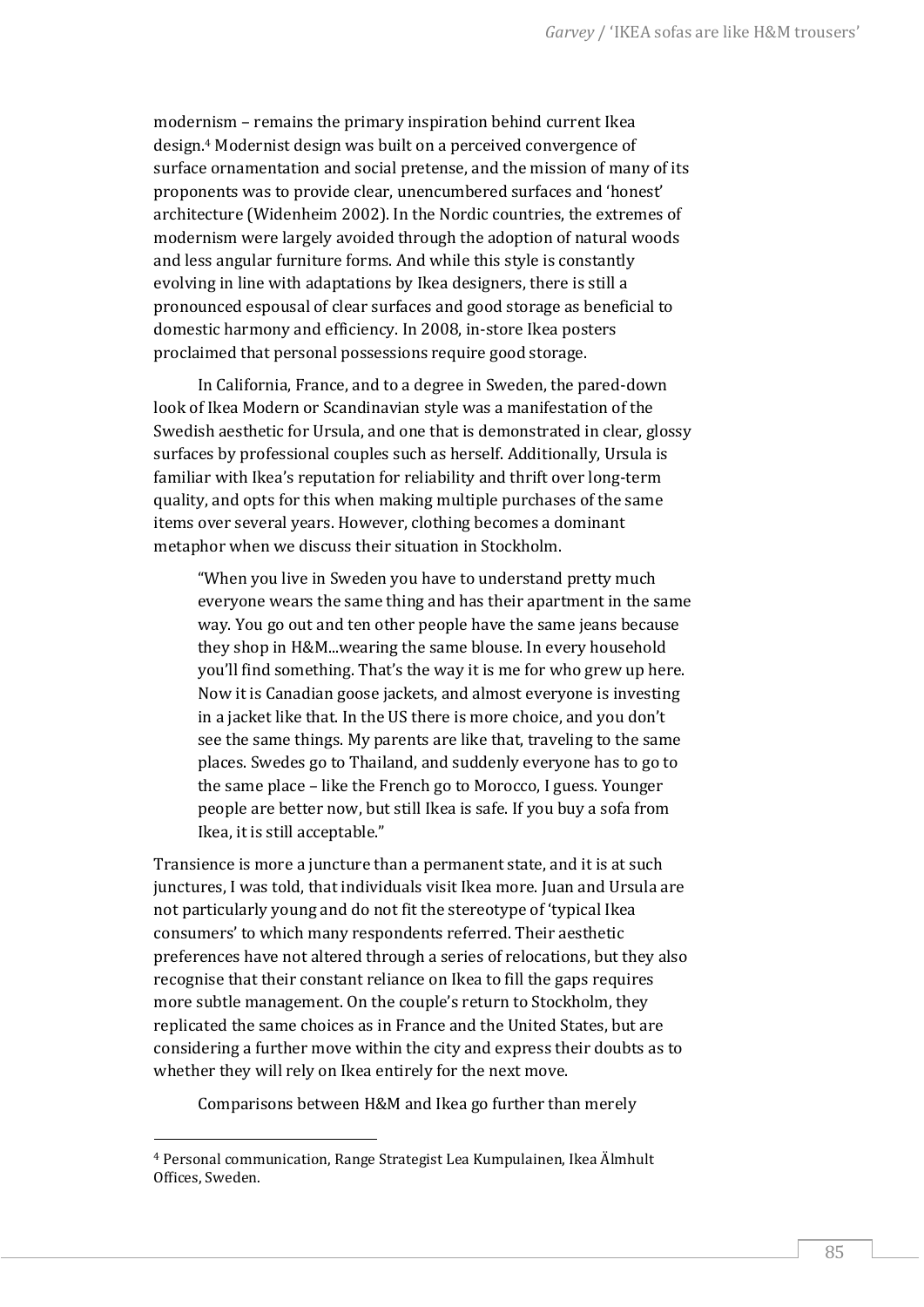signifying thrift or fashion. Both Anna and Ursula's employment of 'light' Ikea furniture can be placed within a perspective that is somewhat conflictual. The comparison of her Ikea chair with H&M trousers allows Anna to reflect upon a series of qualities that she associates with mobility and ephemerality, which for her, is almost entirely positive. 'Light' signifies an absence of solidity that could imply serious content and real matter, but could equally be read as thrifty, mainstream, or simply as a lack of concerted effort on her part. Apparel that adorns bodies and indexes a certain ephemerality may be conceptually transferred to the subjects that are adorned. It is with reference to this transnaturing capacity (Jones and Stallybrass 2000: 4) that Anna refers to 'living the brand', recognising that her efforts might be read in terms of a decorative flourish, a pleasing gloss on something that holds a much greater solidity in its nakedness. As a play on surface, living the brand implies that she lacks enough weight within herself to counter a potential reading of superficiality.

Fashion in this sense assumes a more dynamic character. As Molotch (1996: 252, in Leslie and Reimer 2003: 434) reminds us, 'furniture becomes an extension of the body, a vehicle for self-display and comportment'. With clothing, as with furniture, one must navigate a social and personal world that meets on the contours of the body; one must negotiate the correct proportions to find the balance between modesty and ostentation. Specific forms of apparel not only present novel ways of expressing modesty, but actually make it possible (Keane 2005). With clothing and intimate goods, one must attend to comfort and discomfort – which is both a corporeal and social quality (Miller and Woodward 2012). Being comfortable refers not only to physical senses, but implies a quality in ensuring that those around one are at ease.

Finally, and significantly, here one must attend to affordances and potential: what is made possible by the specific material qualities of apparel – by colour, texture and form? What this implies, Miller argues, is that the surface of the body can be the site for self-realization, rather than a distraction from it. He refers to 'depth ontology' (2010:16) to designate – and challenge – the pervasive idea that the 'real' person is located somewhere inside, while clothing acts to obfuscate that invisible humanity. In this respect, Hartman contends that Ikea merchandise lends itself to hyper semiotic manipulation in embedding the person '…into the realm of pure theatre and high camp…' (2007:484), rendering the real person opaque. Ikea merchandise, he suggests, provides a camouflage to all who wish to appear other than they really are. With the correct tableaux one can seem to have skills that are actually absent.

Alternatively but concomitantly, the same quality of weightlessness indexes a lack of fixity which Anna experiences as freedom. Similarly, in underscoring the perception that Ikea furniture is a type of H&M clothing, Ursula elects to valorise its mainstream normative quality, whilst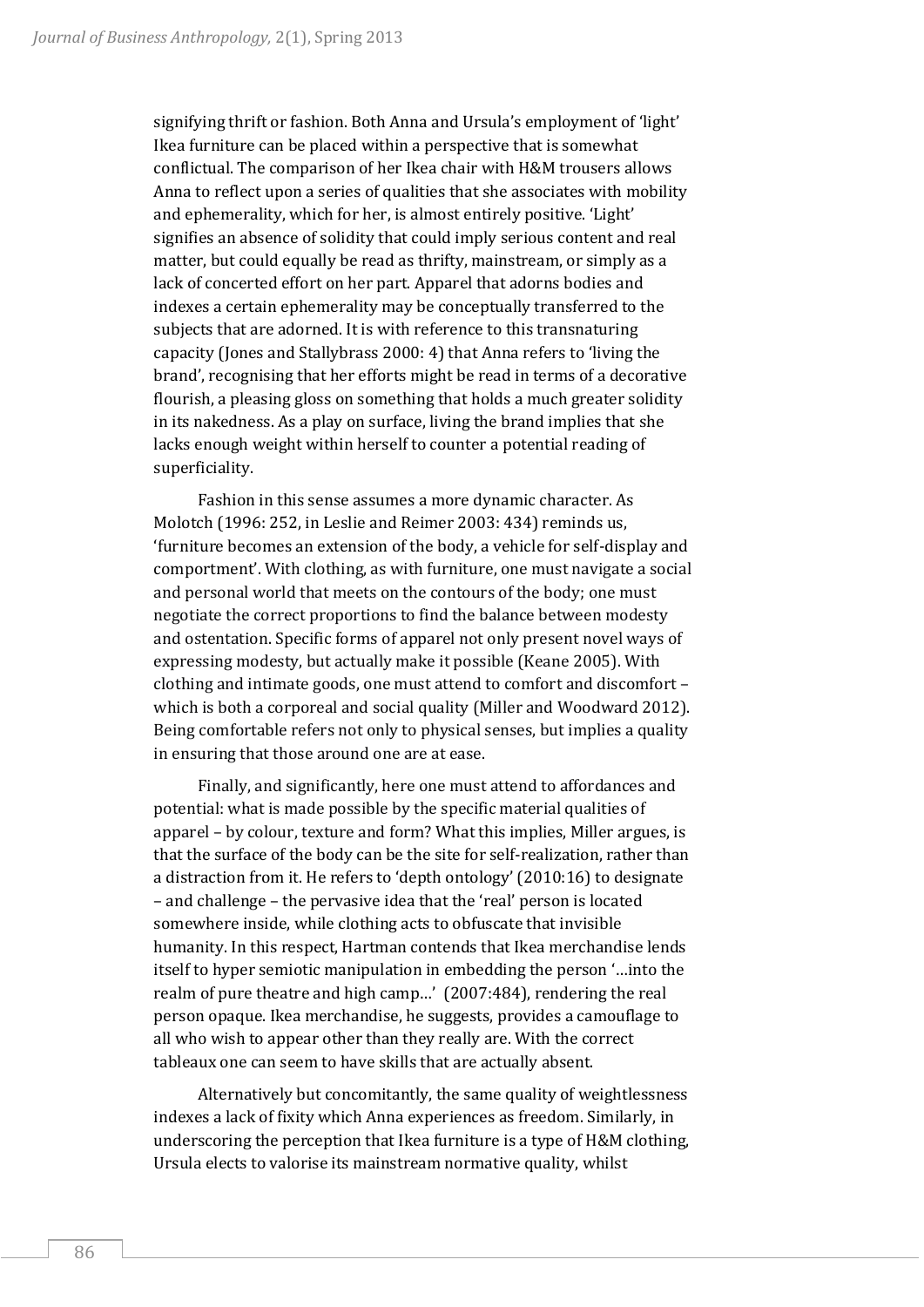simultaneously aware of the fact that a subtle balance must be drawn. What is markedly Swedish in California is conceived in different terms in Stockholm, where ubiquity and impressions of normative domesticity are more keenly felt. 'Furniture everyone can afford' is deemed largely positive, but requires skilled management. The very ubiquity of Ikea merchandise provides the instigation for Ursula to domesticate the otherwise pervasive into something singular.

### **Lightness as a Sensuous Quality**

It is clear that uncluttered worktops, tables and muted fabrics represent the Swedish style for Ursula, but what she terms 'light' or 'heavy' as aesthetic qualities are semiotically polysemous and manifested in diverse material forms. Light woods, for example, were often described to me by research participants as indexical of the Scandinavian aesthetic, along with clean lines, simple furnishings, uncluttered surfaces, unimpeded daylight, and airy environments. Often, this vision of the Scandinavian aesthetic was explicitly opposed to ornate elaborate furniture styles. The earliest Ikea catalogues from the 1950s show a rapid transition from heavily draped interiors with ornate suites called 'The Oxford' to drawings of sparse, minimal living rooms with large open windows providing the backdrop for the 'Camping' range. The focus on changes in furniture is common, but the transition to light-filled rooms is equally impressive. This was part of a pan-European trend that extolled modernist design and marked the Scandinavian aesthetic internationally. Even earlier in the twentieth century, the German-born architect, Mies van der Rohe, used light to challenge traditional expectations of interiority and space through reflections refracted off glass and polished marble (Bille and Sørensen 2007).

Lightness can refer to sheen, weight, colour, form, degree of ornamentation or even the absence of objects. White walls inspire feelings of emptiness and maximises space in small apartments I was told, but the necessity of light walls and floors was described for reasons that extended far beyond the functional. One student, Linda (aged 25) explained the necessity of white walls with reference to the weather 'we have such empty landscape for much of the year, so we need it light inside', while another woman Kerstin (65 year-old retired school teacher) explained how patterned wall-paper gives her headaches. Respondents of all ages reiterated Kerstin's discomfort surrounding both disordered possessions as clutter, but also patterns on walls or floors as an infringement to personal happiness and domestic well-being. Ursula refers to American rustic themes as heavy, but others referred to perceptions of English chintz fabric sofas or draped curtains in similar terms. One engineer and father-of-two Mohammad (aged 35) had recently moved into a new house in a southern Stockholm suburb and told me 'we want to enjoy the emptiness. For every new thing that comes into this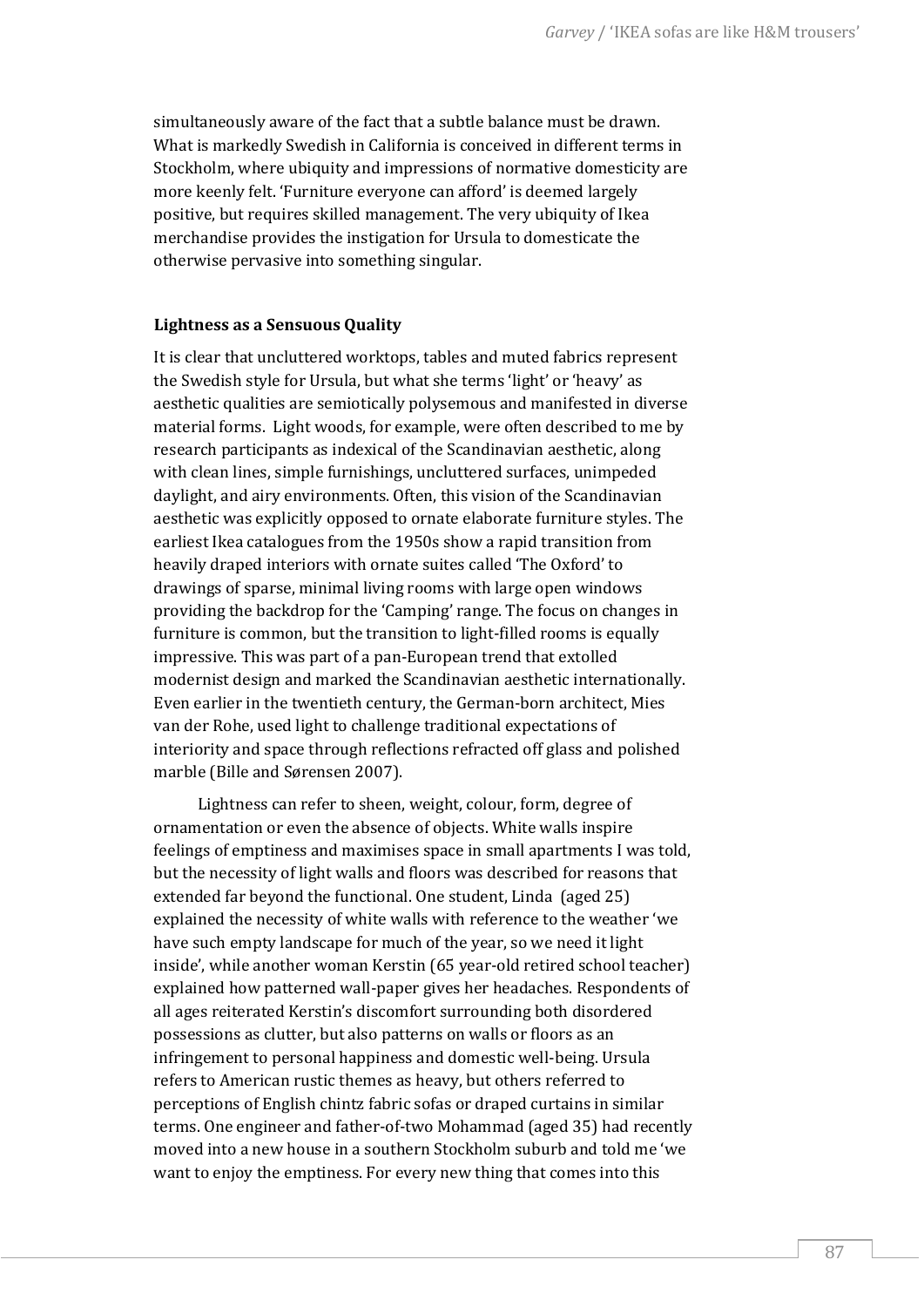house we will remove something'.

Other research respondents describe lightness as a feeling, created through clean or simple domestic environments. In interviews conducted through English, some research respondents would refer to 'clean lines', but many also clarified the fact that the English word 'clean' might be misleading. Ann, a 45-year old lawyer and mother-of-two, commented: 'it is more about the simplicity of the clear surface than clean in a hygienic sense... It doesn't have to be clean, but it has to be possible to clean'. For Ann, having uncluttered shelving and uncarpeted floors implied a feeling of lightness because it exhibited a potential for cleaning, without necessarily being clean at any one time.

Finally, lightness implies the actual quality of luminescence. 'We decorate with light', a Swedish designer told me during a visit to the Ikea head office in Älmhult. 'The Norwegians spend most on lights', she continued, 'but then it is us'. She showed me the children's lamp she had designed: a bright green insect. When she switched it on, I suddenly saw what I had never noticed before: the insect's legs were evident in the play of light and shadow, and not as plastic extensions to the lamp. Respondents' homes tend to use multiple sources of electric light instead of a single central source, and as a result light collects in corners or refracts off high-gloss surfaces. Light shines from domestic interfaces such as windows, and illuminates public spaces in Stockholm's winter months. Decorated Christmas light fixtures may remain on apartment windows or balconies well into spring, while candles are ubiquitous in informants' households and used to create a feeling of intimacy.

For my informants, then, the quality of light may refer to a series of disaggregated qualities: luminescence, an absence of colour or pattern, a type of wood – such as birch – or the form that wood takes: not too carved, or decorated. One way to understand the quality of lightness is to return to Webb Keane's analysis of how certain sensuous qualities of objects can come to have a privileged role. Objects may operate as signs, but only as embedded in physical worlds with practical capacities and active sentient individuals. Specifically relevant here is Nancy Munn's development of the qualisign to refer to sensuous qualities that pertain to a variety of objects (1986). These qualities may be found in highly diverse settings, but because they participate in a larger system of values, they are recognised as essentially similar (Keane 2003: 415). Recognising anything as the same must depend on conventional foregrounding of some features over others. In this example, a wall may be described as light, but only if one recognises and privileges the white colour of the paint over the heaviness of the plaster. Similarly, the lightness of birch might be stressed in a celebration of its colour and form, but only to neglect the dead weight of the table. The sensation of a light home, identified through insubstantial surfaces or specific configurations of surface and colours, is here expounded by both households, who pitch it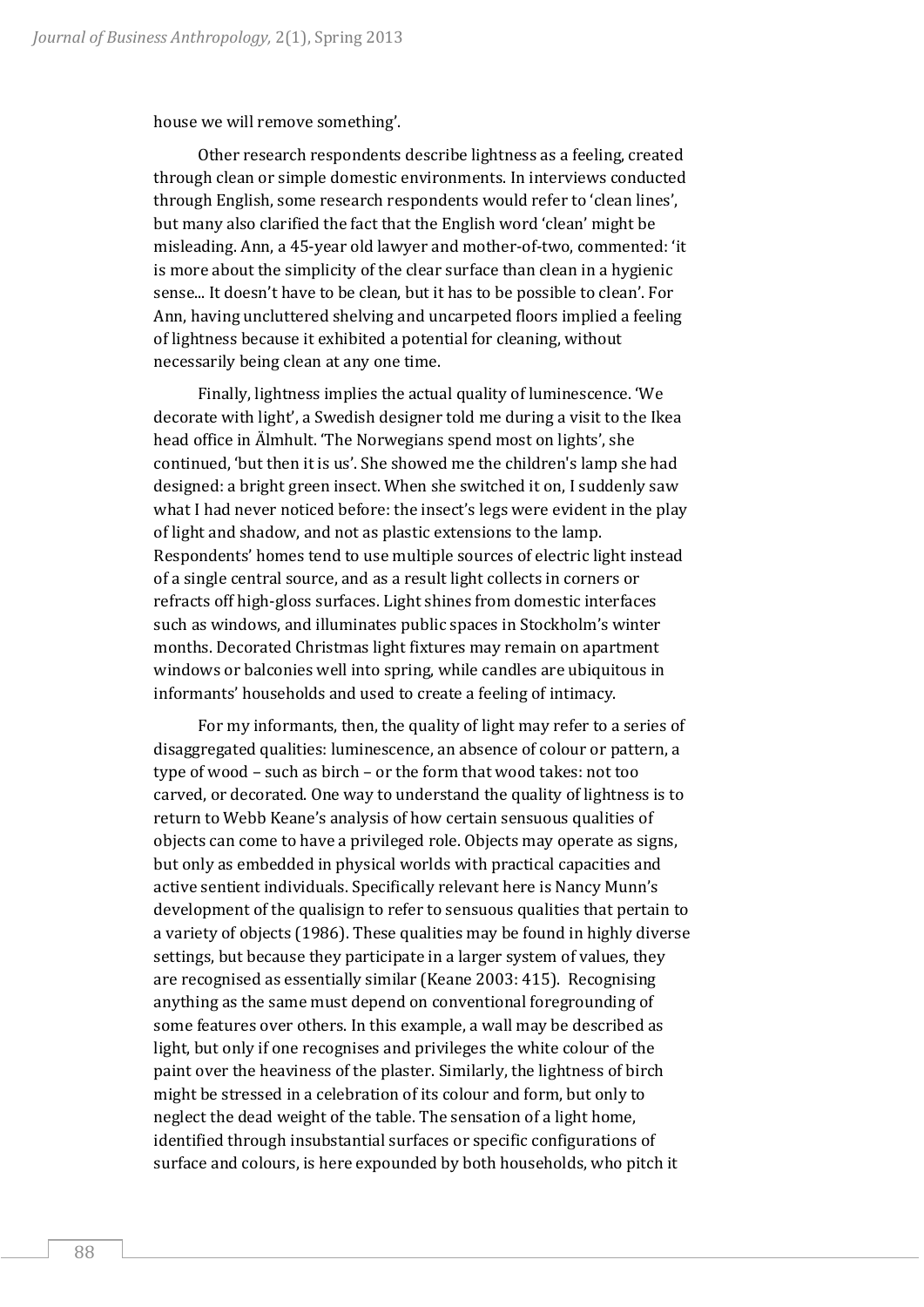as oppositional to a substantial heaviness that impedes domestic mobility. The co-mingling of colour and surface is equally tied to visions of a Scandinavian aesthetic by Ursula, envisioned as forming a backbone of Swedish domesticity, despite challenges to this vision as a myth (Ahl and Olsson 2002, see also Widar and Wickman 2003). Lightness must be manifested, but in the process of being realised it is inescapably bound to – or bundled with –other physical qualities (paint, particle board, or birch or pine wood). Lightness is immediate and emotive, but not exhausted by any specific property. In Ikea these processes evolve and change as they move from in-store showroom to household floor, but there are always other processes, other material qualities, and other agents involved that influence or dictate the specific qualities attributed to clothing and to furnishings.

This argument destabilises any separation of signs as meaningful, without equal attention to their material manifestation. How we understand, interact with, and comprehend objects relates to those properties that are deemed salient. Not only, therefore, are signs situated within a world of action and consequences, and subject to other mediating practices (Keane 2005: 8), but the social significance of any sign is open to the vicissitudes of convention, challenge, or change. As we see with lightness, meaning is not free-floating, but is manifested in material things which bind it to other qualities. Moreover, the social significance of these other qualities is not fixed. Finally, Keane points out that the qualities of things equally enter into our subjectivity and retain a phenomenological character (Keane 2003: 418). We embody the characteristics of different things and can read diverse intentions into signs. In attending to the sensuous qualities of things and differentiating them from isolated objects, we convert '...discrete moments of experience into an overarching value system on the basis of habits and intuitions rather than rules and cognition' (Keane 2003: 415).

In closing then, the following points have emerged. With the alliance of interior furnishing and fashion in retail comes the popular framing of furniture as emblem of identity, as immaterial meanings, as a sign of inner personality, or as an obfuscation thereof. Fashion has evolved into a key arena through which we identify shifting styles, a frenetic play on surface and superficiality (Jones and Stallybrass 2010:1- 2). Furniture retail, therefore, potentially follows fashion as a sign of ephemerality, a cover for something more truthful when unmasked. Because of its presumed disposability, Ikea potentially lends itself to semiotic interpretation in these terms. However, anthropologists have long been aware that clothing is central in making the person's true self manifest. Keane (2003, 2005), Miller (2010), and others (Küchler and Were 2005, Jones and Stallybrass 2000) have challenged the pervasive assumption that clothing – or any surface adornment – is significant only in illustrating superficial motives or meaning that lies elsewhere. Clothes are not just the manifestations of immaterial ideas, but their forms and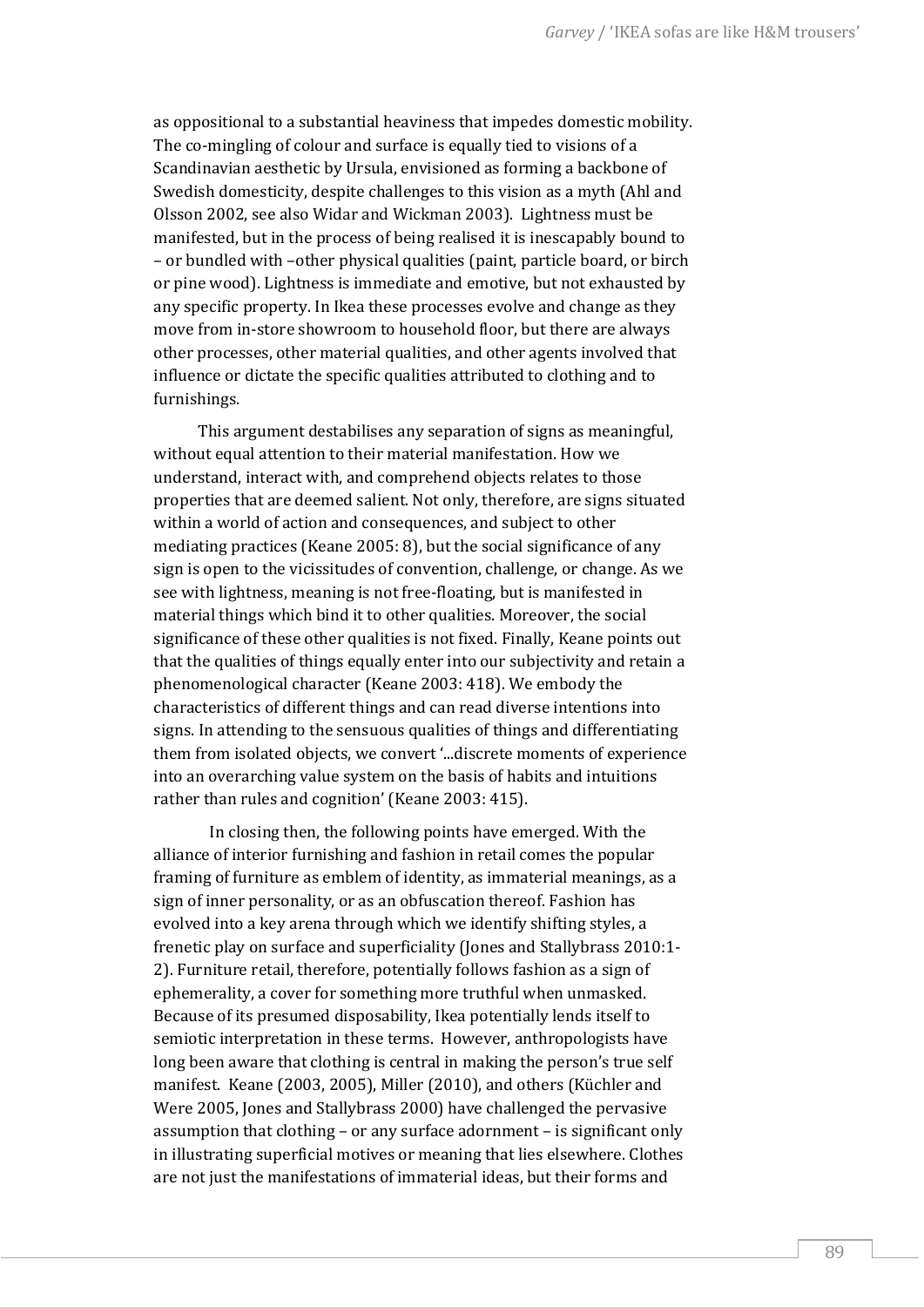qualities intervene in dynamic relationships (Keane ibid: 6-7). This reminds us of original resonances of fashion as a referent to giving form, or of the act of making as a process (Jones and Stallybrass 2000). Fashion implies 'investiture': that is, viewing clothing as the making of the person, as a public imprint or inscription recognisable to both the wearer and observer (Jones and Stallybrass 2000:2).

The idea of bringing into being, and future-oriented action, is important because sharp distinctions between surface and form, meaning and message, or sign and object, fall short of highlighting the relational value that having, wearing and showing allow. In underscoring the fact that Ikea furniture is a type of clothing, my research respondents identify the dual role of their interiors as a representation of the world while also being located in it (Keane 2003: 410). Implied ephemerality refers not only to the obsolescence of the range, but also to a much more intimate sense of mobility. Consequently, instead of understanding meaning as separate from a dematerialised sign, semiotic potential is always embodied in physical form, and is therefore open to the vagaries of differential interpretation. Adornment of the home or body implies continual configuration, regimentation, and on-going polysemous definition.

## **References**

Ahl, Z. and Olsson, E. 2002 *Svensk Smak: Myter om den Moderna Formen*. Stockholm: Ordfront Förlag.

Attfield, J. 2000 *Wild Things: The Material Culture of Everyday Life*. Oxford: Berg.

Baudrillard, J. 2002 *Selected Writings*. Stanford: Stanford University Press.

Bille, M. and Sørensen, T. F. 2007 'An anthropology of luminosity: the agency of light.' *Journal of Material Culture* 12 (3): 263-284.

Coppola, V. 2002 'Ikea goes for fashion.' *ADWEEK* Southeast, February 25. Retrieved from [http://www.adweek.com/news/advertising/ikea-goes](http://www.adweek.com/news/advertising/ikea-goes-fashion-54765)[fashion-54765](http://www.adweek.com/news/advertising/ikea-goes-fashion-54765)

Halén, W. and Wickman, K. (Eds.) 2003 *Scandinavian Design: Beyond the Myth: Fifty years of design from the Nordic countries*. Stockholm: Arvinius/Form Förlag.

Gregson, N., Metcalfe, A. and Crewe, L. 2009 'Consumer objects within the home practices of object maintenance and repair: how consumers attend to consumer objects within the home.' *Journal of Consumer Culture* 9 (2): 248 -272.

Hansen, K. T. 2004 'The world in dress: anthropological perspectives on clothing, fashion, and culture.' *Annual Review of Anthropology* 33: 369-92.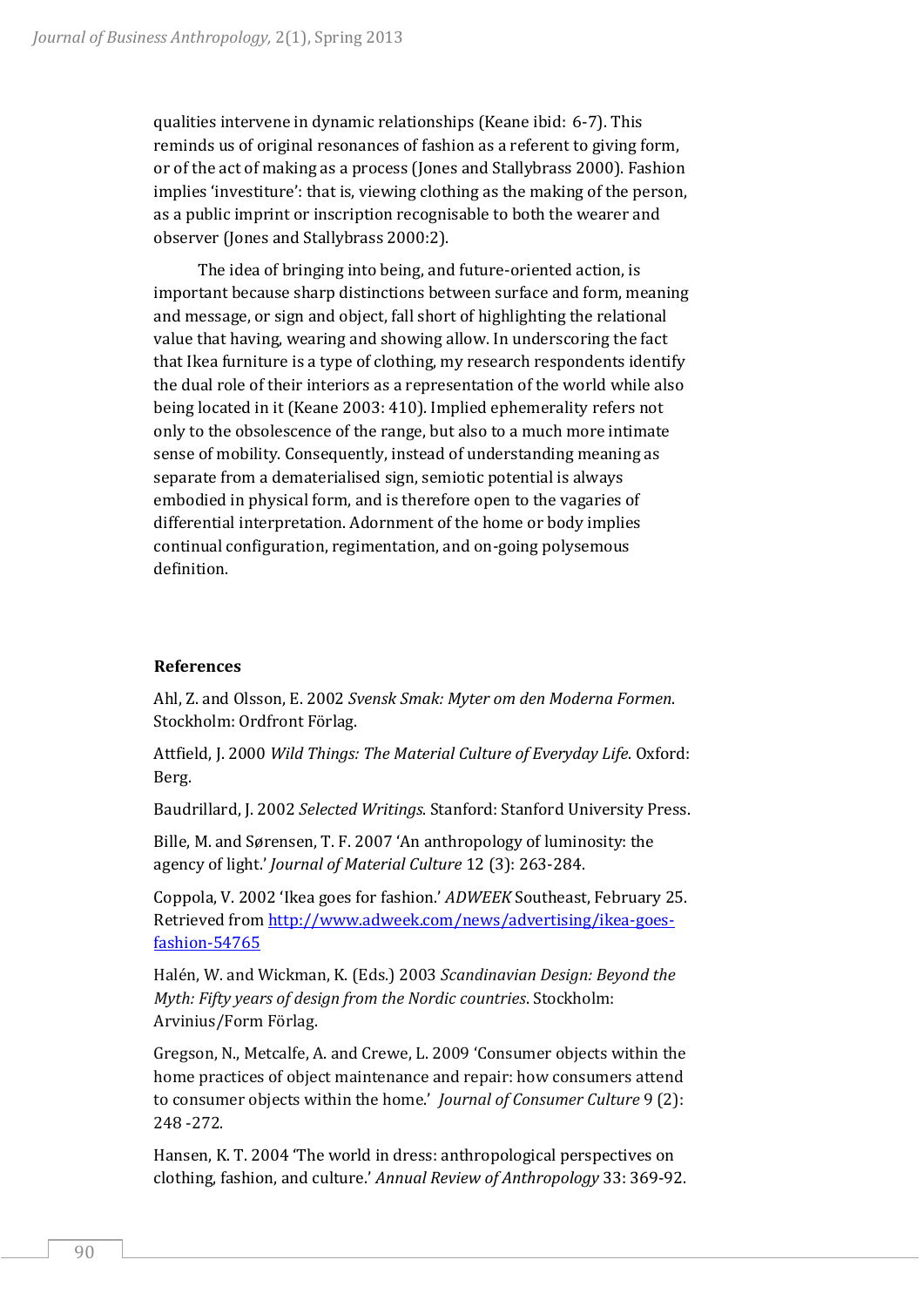Hartman, T. 2007 'The Ikeaization of France.' *Public Culture* 19 (3): 483- 498.

Jones, A. R and Stallybrass, P. 2000 *Renaissance Clothing and the Materials of Memory*. Cambridge: Cambridge University Press.

Keane, W. 2003 'Semiotics and the social analysis of material things.' *Language and Communication* 23: 409-25.

Keane, W. 2005 'The Hazards of New Clothes: what signs make possible.' In S. Küchler and G. Were (eds.) *The Art of Clothing: A Pacific Experience*, pp.1-16. London: University College London Press.

Küchler, S. and Were, G. 2005 'Introduction.' In S. Küchler and G. Were (eds.) *The Art of Clothing: A Pacific Experience*, pp. xvii-xxx. London: University College London Press.

Leslie, D. and Reimer, S. 2003 'Fashioning furniture: restructuring the furniture commodity chain.' *Area* 35 (4): 427-437.

Lindqvist, U. 2009 'The cultural archive of the Ikea store.' *Space and Culture* 12 (1): 43-62.

Löfgren, O. 1997 'Scenes from a troubled marriage: Swedish ethnology and material culture studies.' *Journal of Material Culture* 2 (1): 95-113.

Miller, D. and Woodward, S. 2012 *Blue Jeans: The Art of the Ordinary*. Berkeley & Los Angeles: University of California Press.

Miller, D. 2010 *Stuff*. Cambridge: Polity.

Molotch, H. 1996 'LA as design product.' In A. J. Scott and E. W. Soja (eds.) *The City: Los Angeles and Urban Theory at the End of the Twentieth Century*, pp. 225-75. Berkeley & Los Angeles: University of California Press.

Munn, N. 1986 *The Fame of Gawa: A Symbolic Study of Value Transformation in a Massim (Papua New Guinea) Society*. Cambridge: Cambridge University Press.

Olsen, B. 2003 'Material culture after text: re‐membering things.' *Norwegian Archaeological Review* 36 (2): 87-104.

Tarlo, E. 2010 *Visibly Muslim: Fashion, Politics, Faith*. Oxford: Berg.

Turner, T. 2007 'The social skin.' In M. Lock and J. Farquhar (eds.) *Beyond the Body Proper: Reading the Anthropology of Material Life*, pp. 83-103. Durham and London: Duke University Press.

Wickman, K. 1994 'The traditional heritage: IKEA and the Swedish home.' In B. Klein and M. Widbom (eds.) *Swedish Folk Art: All Tradition is Change*, pp. 221-233. New York: H.N. Abrams (in association with Kulturhuset, Stockholm).

Widenheim, C. 2002 *Utopia and Reality: Modernity in Sweden 1900- 1960*. London and New Haven: Yale University Press (in association with Bard